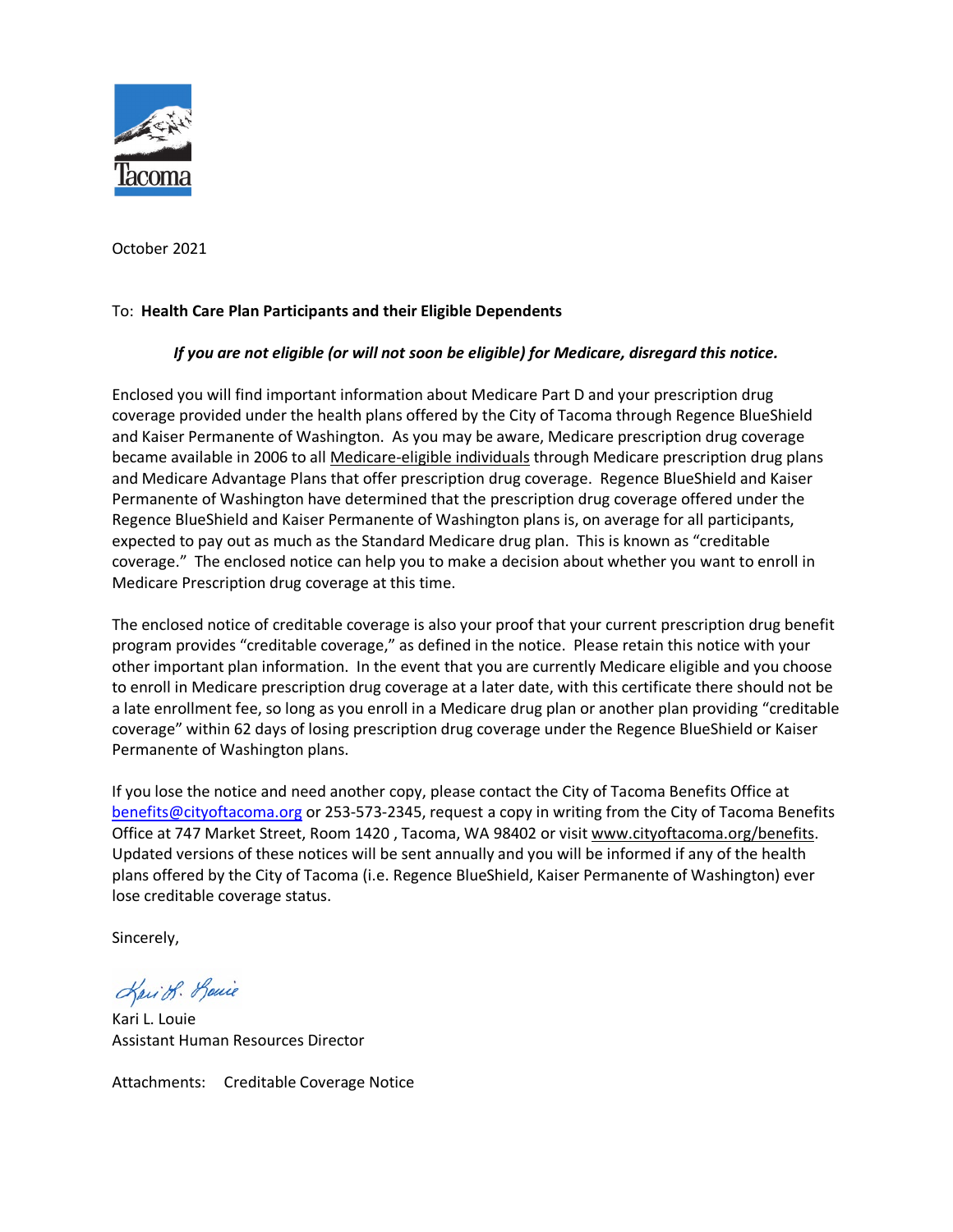# **Important Notice from City of Tacoma About Your Prescription Drug Coverage and Medicare**

**Please read this notice carefully and keep it where you can find it. This notice has information about your current prescription drug coverage with City of Tacoma and about your options under Medicare's prescription drug coverage. This information can help you decide whether or not you want to join a Medicare drug plan. If you are considering joining, you should compare your current coverage, including which drugs are covered at what cost, with the coverage and costs of the plans offering Medicare prescription drug coverage in your area. Information about where you can get help to make decisions about your prescription drug coverage is at the end of this notice.**

**There are two important things you need to know about your current coverage and Medicare's prescription drug coverage:**

- **1. Medicare prescription drug coverage became available in 2006 to everyone with Medicare. You can get this coverage if you join a Medicare Prescription Drug Plan or join a Medicare Advantage Plan (like an HMO or PPO) that offers prescription drug coverage. All Medicare drug plans provide at least a standard level of coverage set by Medicare. Some plans may also offer more coverage for a higher monthly premium.**
- **2. Regence BlueShield and Kaiser Permanente of Washington have determined that the prescription drug coverage offered by City of Tacoma is, on average for all plan participants, expected to pay out as much as standard Medicare prescription drug coverage pays and is therefore considered CREDITABLE COVERAGE. Because your existing coverage is Creditable Coverage, you can keep this coverage and not pay a higher premium (a penalty) if you later decide to join a Medicare drug plan.**

## **When Can You Join a Medicare Drug Plan?**

You can join a Medicare drug plan when you first become eligible for Medicare and each year from October 15<sup>th</sup> to December 7<sup>th</sup>.

However, if you lose your current creditable prescription drug coverage, through no fault of your own, you will also be eligible for a two (2) month Special Enrollment Period (SEP) to join a Medicare drug plan.

## **What Happens to Your Current Coverage If You Decide to Join A Medicare Drug Plan?**

If you decide to join a Medicare drug plan, your current City of Tacoma coverage **will be affected**.

If you do decide to elect prescription drug coverage through a Medicare Part D plan for 2022, you may enroll beginning October 15, 2021. Beginning in October, you may receive more information from Medicare and about the enrollment process.

# **If you enroll in a Medicare Part D plan, your medical and prescription drug coverage through the City of Tacoma will be the primary coverage. Therefore, there will be limited or no benefits that will be payable through the Medicare Part D coverage.**

If you do decide to join a Medicare drug plan and drop your current coverage, be aware that you and your dependents will not be able to get this coverage back.